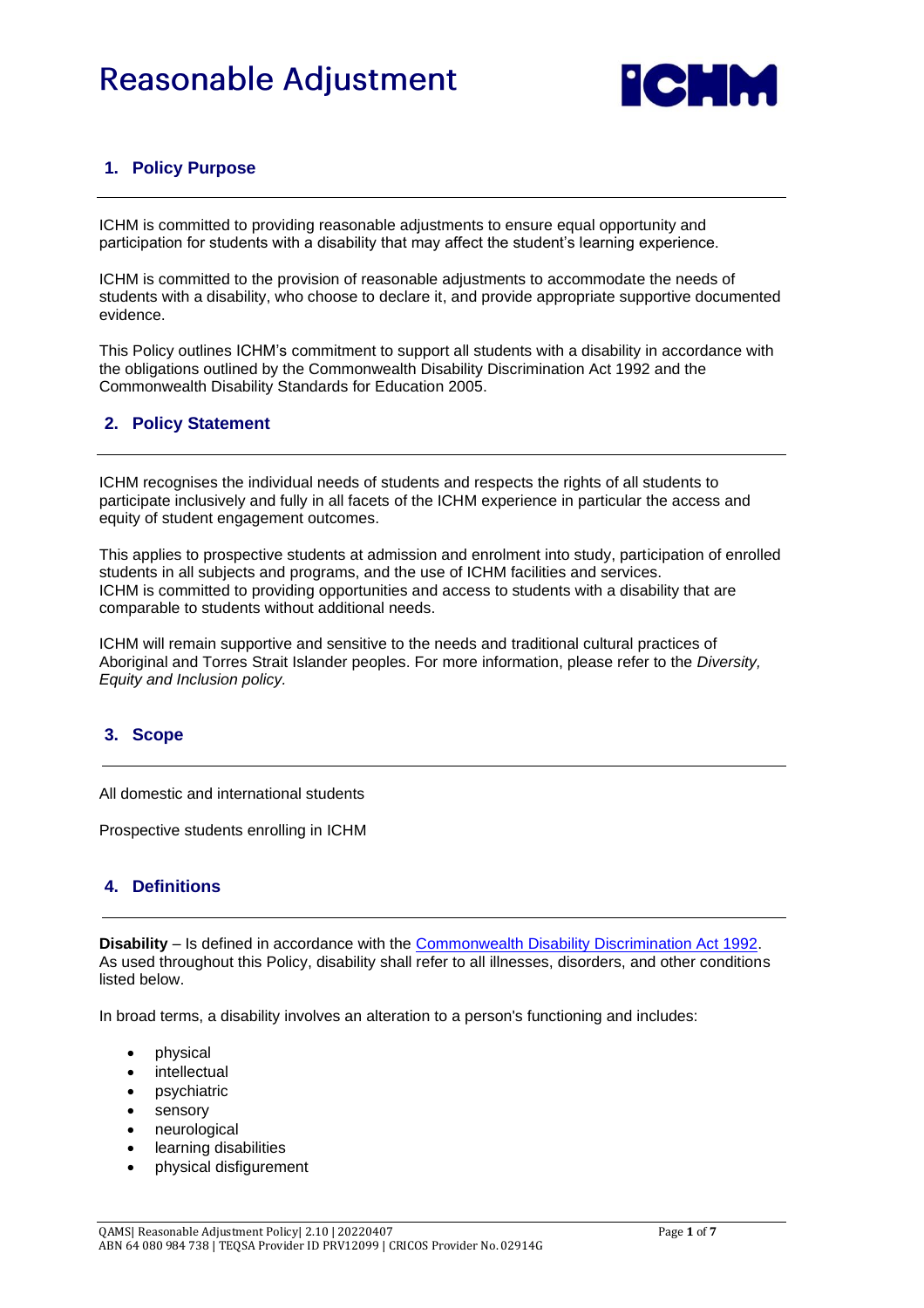Disability can be:

- temporary or permanent
- apparent or hidden
- slight, moderate, or severe
- existing in the past or present.

ICHM also recognises students with additional special needs that can affect learning such as:

- mental health conditions (e.g. anxiety, depression, PTSD)
- medical conditions or ongoing illnesses (e.g. chronic fatigue syndrome, acquired brain injury)
- temporary conditions (e.g. broken arm)
- learning difficulties (e.g. dyslexia, auditory processing disorder).
- Special needs

#### **Reasonable Adjustment**

A Reasonable Adjustment is a measure or action taken to assist a student with a disability to participate in education and training on the same basis as other students.

An adjustment is reasonable if it achieves this purpose while taking into account the student's learning needs and balancing the interests of all parties affected, including those of:

- the student with the disability
- the education provider (ICHM)
- staff
- other students

#### **5. Policy Details**

Reasonable adjustments may be made to accommodate a student with a disability and reduce the impact of a disability on a student's academic success.

Adjustments may include modifications to the learning environment, teaching method, or assessment conditions to increase the participation of a student without compromising the academic standard or the inherent course requirements.

ICHM does not restrict enrolment based on disability or discriminate against students with a disability. However, ICHM may deny entry based upon reasonable assessment that the student is not able to successfully complete the program, based upon potential limitations applied by the disability and restricted participation within program requirements.

#### **Procedure for the Provision of Reasonable Adjustment**

- Disclosure of a disability is requested on application or completion of the Wellness questionnaire within Week 1 of a new semester
- Students with a disability discuss any potential need for reasonable adjustments with the Program Director Academic upon disclosure
	- $\circ$  Privacy note: Unless the student provides consent for broader access, only the Program Director Academic and/or Senior Counsellor and Welfare Advisor have access to personal information provided by participants, which may include medical information.
- Provision of reasonable adjustment is dependent on complete and adequate documentation being provided by the student to substantiate a disability and demonstrate need for individual accommodations.
	- o Reasonable adjustment is calculated for each individual student for assessments based upon the guidelines provided in Appendix A - Suggested guidelines for the Provision of Additional Time for Assessments and Exams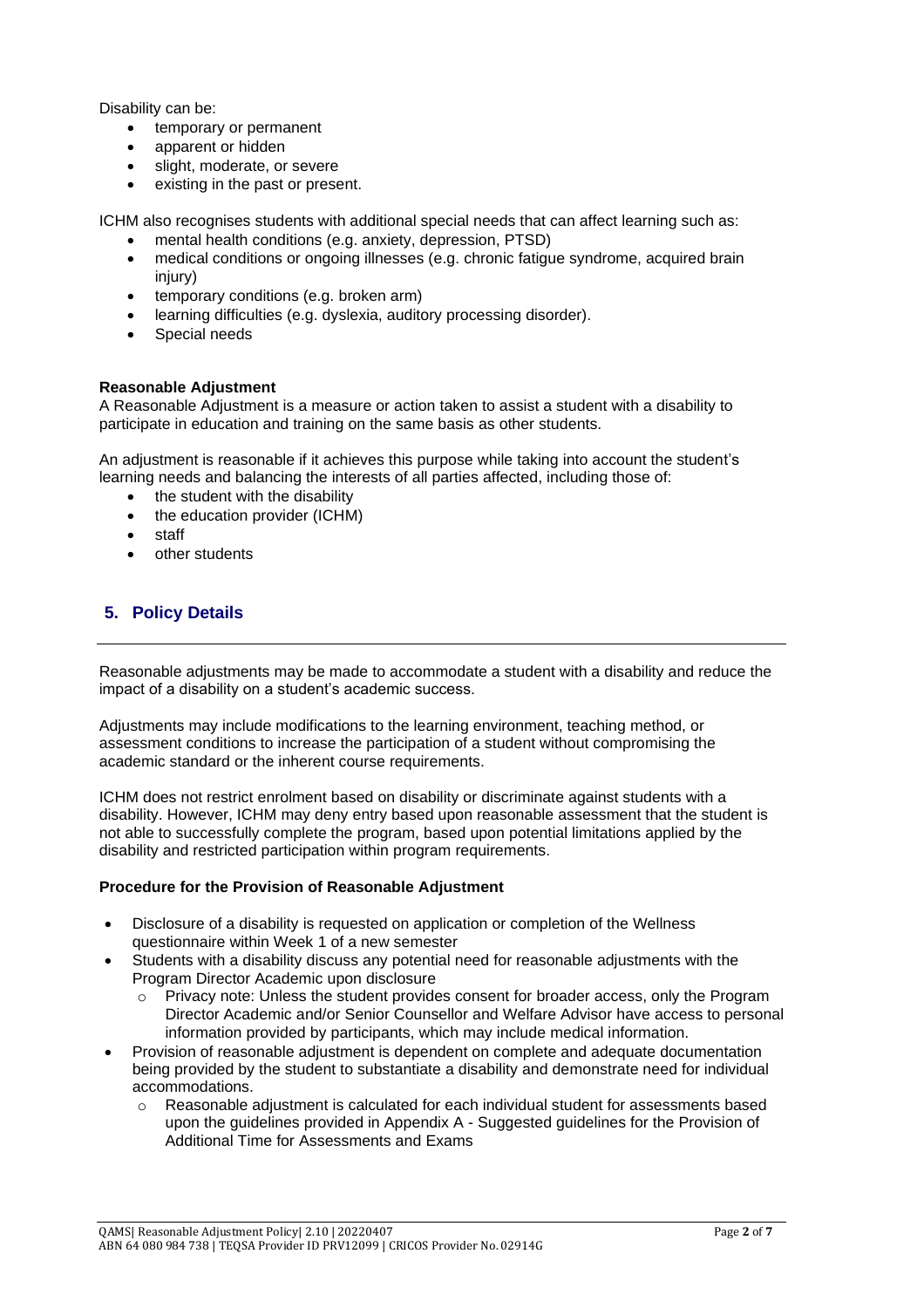- $\circ$  Reasonable adjustment is agreed and implemented for each individual student for identified disabilities, as detailed in Appendix B – Suggested guidelines for recognised disabilities in classroom applications
- Prospective students who disclose a disability on application may require further consultation with the Program Director Academic upon commencement of their program.
- Students who are provided Reasonable Adjustment must meet with the Program Director Academic at the beginning of each academic semester to review and confirm ongoing adiustments.

#### **Determination of Reasonable Adjustment**

Wherever practical, reasonable adjustment to a ICHM policy or procedure is made to meet the needs of a student with a disability

To determine if an adjustment is reasonable, the following must be considered:

- A student's disability, and any barriers, needs, or challenges that may affect that student throughout a subject or program
- The views of the student or the student's advocate
- Whether the adjustment will impact on the academic standards or inherent course requirements
- Whether the adjustment creates an undue advantage for the student, or an undue disadvantage for another student
- The costs and benefits to all parties of making the adjustment
- The 'willingness to pay' the costs associated with the adjustment on behalf of either party.

ICHM is not obligated to make any adjustment or accommodation that may impose an unjustifiable hardship on ICHM. Students with a disability may be required to provide additional medical or specialised documentation to substantiate the reasonableness of the adjustment.

The bearing of costs associated with reasonable adjustment are negotiated with the student at the time of the Reasonable Adjustment Plan being established.

In general, if the student requires a support person in a classroom or regular situation (e.g. as a notetaker), any costs associated with the appointment of that support person are borne by the student. However, if the student requires such a support person in an assessment situation on campus (e.g. exam, skills assessment) the support person is supplied by ICHM and the costs associated with the appointment of that support person are borne by ICHM to ensure integrity of the assessment is upheld.

Students with a disability may be entitled to reasonable adjustments to learning resources, learning environment, teaching method, or assessment conditions.

- Reasonable adjustments to learning resources or teaching methods may include providing a student with a visual impairment with larger font handouts.
- Reasonable adjustments to learning environment may include using accessible teaching settings for students with a physical disability.
- Reasonable adjustments to assessment conditions may include extended time for theorybased exams or alternate arrangements for practical assessments.

#### **Exceptions**

- ICHM is not obligated to provide adjustments for a student who chooses not to disclose a disability.
- ICHM is not obligated to make any adjustment that may impose an unjustifiable hardship on ICHM.
- ICHM cannot compromise the academic standards or inherent course requirements.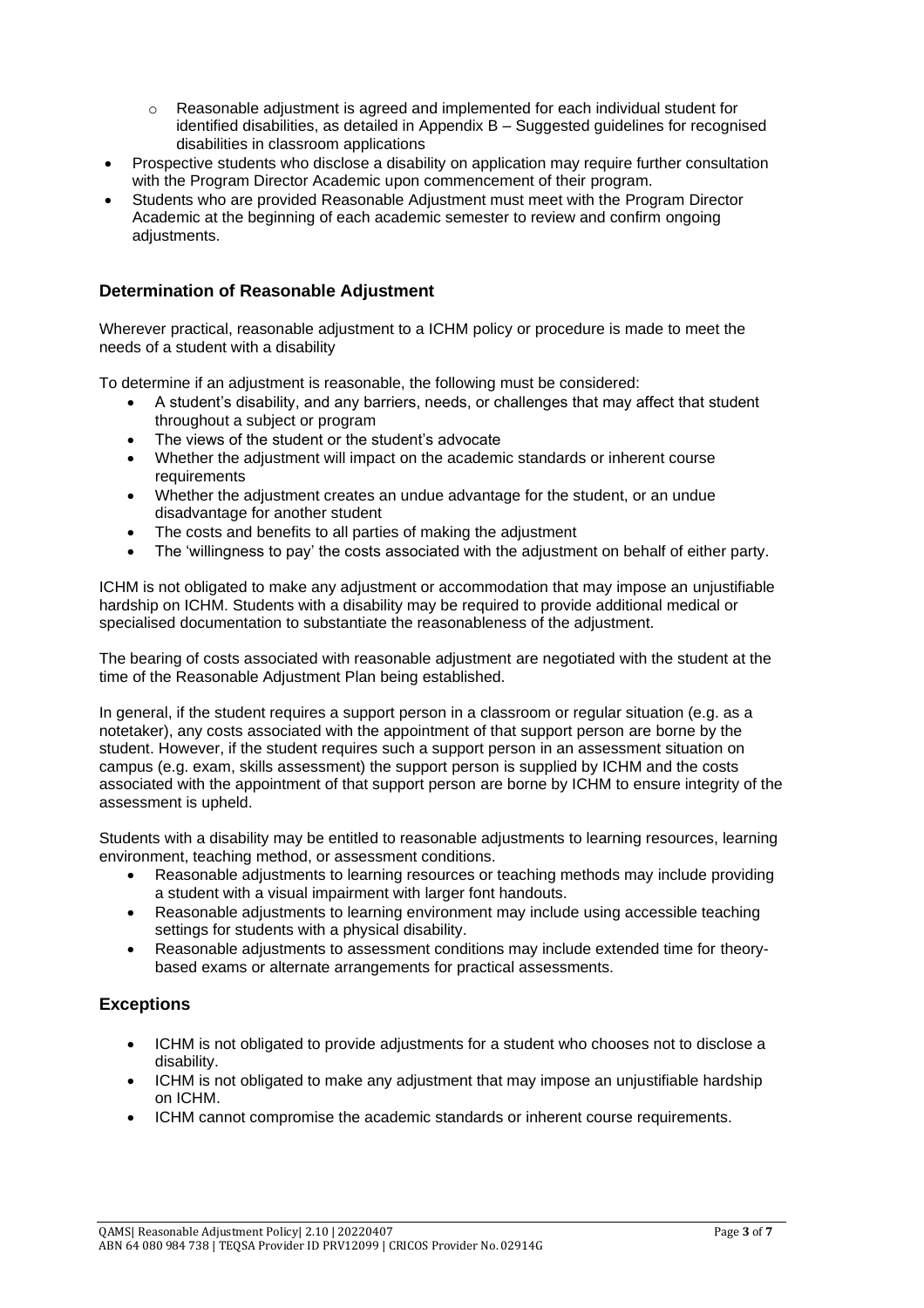#### **Roles & Responsibilities**

ICHM maintains its responsibility to:

- Ensure that this Policy is accessible to all staff and students.
- Ensure that this Policy is implemented and applied consistently across all campuses of ICHM including its online learning environment.

#### **Complaint or Grievance**

Students who have a complaint or grievance, academic or non-academic, should refer to ICHM Policies.

Students who have a complaint or grievance related to disability or reasonable adjustment should first contact the Program Director Academic or Senior Counsellor and Welfare Advisor.

#### **6. Benchmarking**

- Australian Disability Clearing House on Education and Training (ADCET)
- **Deakin University**
- Endeavour College of Natural Health
- Flinders University
- Queensland University of Technology
- University of South Australia
- University of Sydney

#### **7. Related Legislation**

- Commonwealth Disability Discrimination Act 1992
- Commonwealth Disability Standards for Education 2005
- SA Disability Service Act 1993

#### **8. Guidelines**

- Universities Australia (AVCC) Guidelines for Students with a disability 2006
- National Disability Coordination Officer Program<https://www.stepsndco.com.au/>

#### **9. Review**

The Program Director Academic must approve any change to this Reasonable Adjustment Policy.

#### **10. Approval**

| <b>Reasonable Adjustment</b> |                                              |  |
|------------------------------|----------------------------------------------|--|
| <b>Policy Owner</b>          | Program Director Academic                    |  |
| <b>Version Number</b>        | 2.1                                          |  |
| <b>Approval Authority</b>    | Chief Executive Officer and Program Director |  |
|                              | Academic                                     |  |
| <b>Approval Date</b>         | 07 April 2022                                |  |
| <b>Next Review Date</b>      | <b>April 2025</b>                            |  |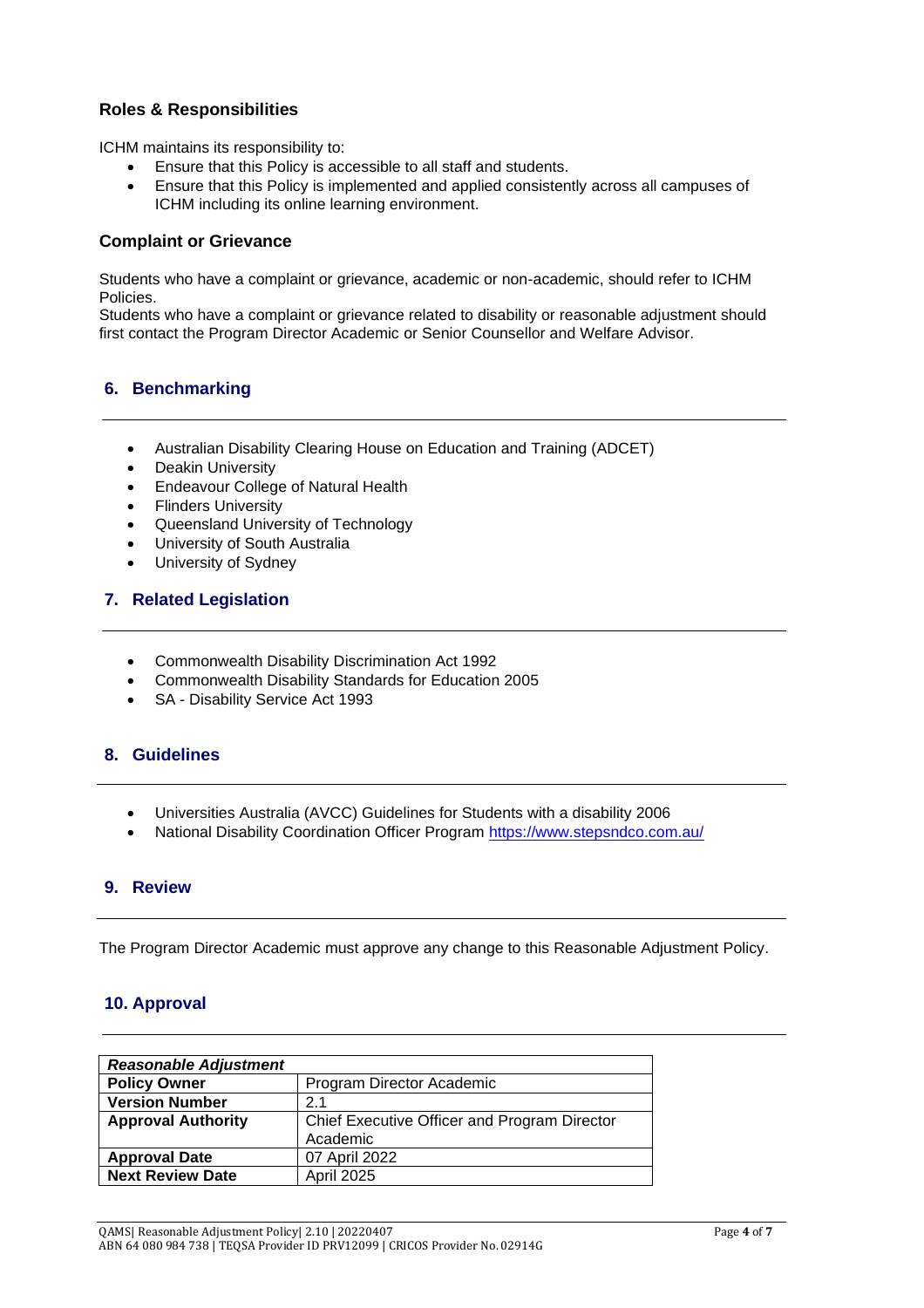### **11. Modification history**

| Date               | <b>Version</b> | <b>Modification</b>                                                                                                                        | <b>Approval Person &amp; Date</b>                                                               |
|--------------------|----------------|--------------------------------------------------------------------------------------------------------------------------------------------|-------------------------------------------------------------------------------------------------|
| July<br>2018       | 1.0            | Creation of the policy                                                                                                                     | Director Student and Industry<br>Engagement and approved<br>by Chief Executive and<br>Principal |
| <b>Dec</b><br>2019 | 2.0            | Information added in relation to the needs of<br>Aboriginal and Torres Strait Islander peoples and<br>their traditional cultural practices | <b>Chief Executive and Principal</b>                                                            |
| April<br>2022      | 2.1            | Minor amendment to update responsibilities for<br>restructure and policy template update                                                   | CEO and PDA<br>07/04/2022                                                                       |
|                    |                |                                                                                                                                            |                                                                                                 |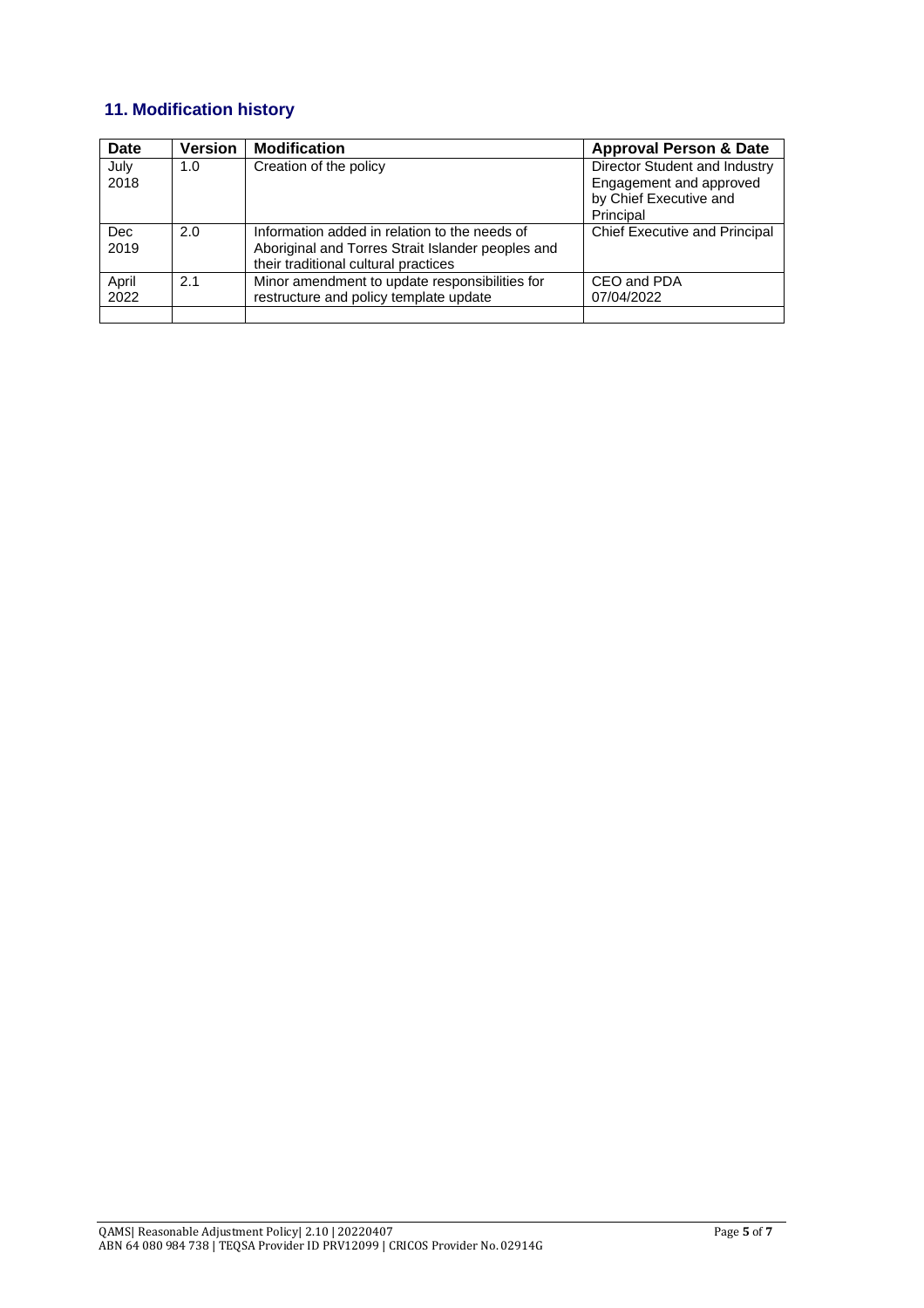# **APPENDIX A**

## *Suggested guidelines for the Provision of Additional time for Assessments and Exams*

| <b>Disability</b>                               | <b>Time allowance</b>                                                                            |  |
|-------------------------------------------------|--------------------------------------------------------------------------------------------------|--|
| Physical/<br><b>Repetitive Strain</b><br>Injury | 15 minutes per hour to accommodate slower writing<br>speed                                       |  |
| Learning disability                             | 20 minutes per hour for perusal/formulating/checking<br>answers                                  |  |
| Chronic pain                                    | 15 minutes per hour for standing and/or moving around                                            |  |
| Vision impairment                               | Double time for students who are blind, and time-and-a-<br>half for students who have low vision |  |
| Hearing<br>impairment                           | 20 minutes per hour for<br>perusal/formulating/writing/checking answers                          |  |
| Anxiety                                         | 10 minutes per hour for relaxation breaks                                                        |  |

Further consideration needs to be given to the impact of the disability/health condition according to the medical documentation.

| <b>Impact/Effect of the Disability</b> | Suggested extra time          |
|----------------------------------------|-------------------------------|
| Slight                                 | 10 minutes per hour           |
| Moderate                               | 20 minutes per hour           |
| Significant                            | 30 minutes per hour           |
| <b>Extreme</b>                         | One and a half to double time |

*(Source: ADCET – Exam Adjustments [https://www.adcet.edu.au](https://www.adcet.edu.au/) )*